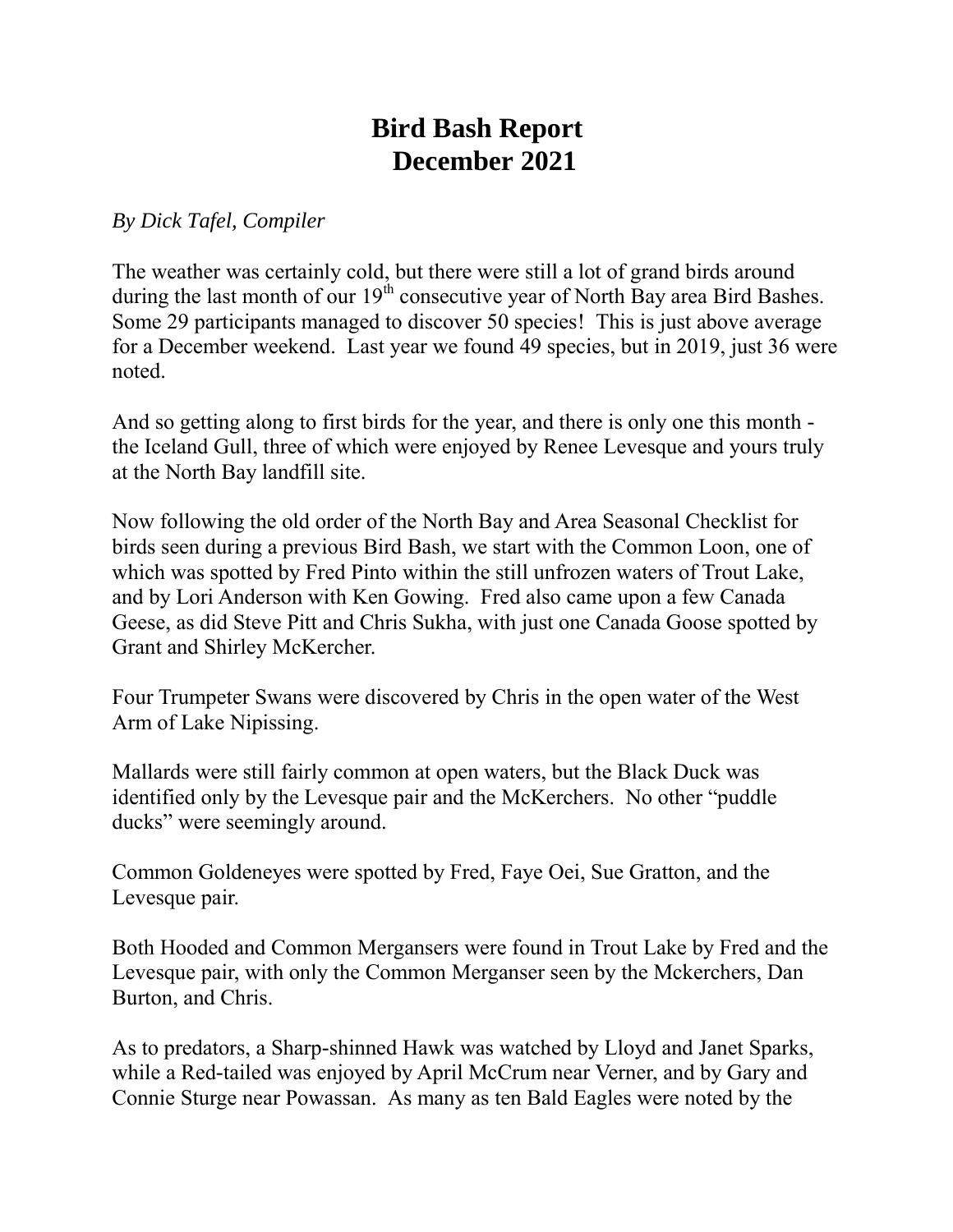Sturges within the Powassan landfill site and by the Levesque pair within the North Bay landfill site. Bald Eagles were also spotted by the Sparks, Chris, Dan, and the McKerchers. The Anderson duo came upon a Merlin on Bellcairn Road, Chisholm Township.

Ruffed Grouse were on the lists of the Levesque pair, Chris, Steve Pitt, the Anderson duo, and John Levesque, while increasingly common Wild Turkeys were noted by Linda Conway, April, the Sturges, and Chris.

A few Ring-billed Gulls were still around and were identified only by the Levesque pair, but Herring Gulls, very plentiful at various landfill sites and elsewhere, were watched by the Levesque pair, the Sturges, the McKerchers, the Anderson duo, and Chris. Glaucous Gulls were enjoyed by Dan and by the Levesque pair, who also spotted Great Black-backed Gulls at North Bay's landfill site.

Rock Doves remained very plentiful, while Mourning Doves were noted only by Mary Young, the McKerchers, the Anderson pair, and the Sturges.

A Snowy Owl was somehow spotted by Greg Jaski hunkered down upon a small rocky area within Lake Nipissing, last seen upon this year's Bird Bash in January, almost 12 months ago!

A Belted Kingfisher was discovered by Dan in the Sundridge area.

As to woodpeckers, both the Downy and Hairy seemed to be at many feeders and elsewhere, but the Pileated was spotted only by Elsa Tafel, the Anderson duo, and Mary, Mary's having aberrant plumage with its mostly brown back.

A Northern Shrike was found by Paul Smylie and two Northern Shrikes by the McKerchers.

Two Canada Jays were noted by the McKerchers on Roy Drive, while Blue Jays were numerous and seen in many locations. American Crows were still fairly common, especially within city areas, but Common Ravens had become especially noticeable.

Black-capped Chickadees remained wonderfully common. Red-breasted Nuthatches were noted by Faye, Sue, April, Steve, Peter and Pam Handley, Chris, Elsa, and the Sturges. White-breasted Nuthatches were watched by Mary, Therez Violette, Sue, the Sturges, Steve, the McKerchers, Lu and Gary Chowns, and the